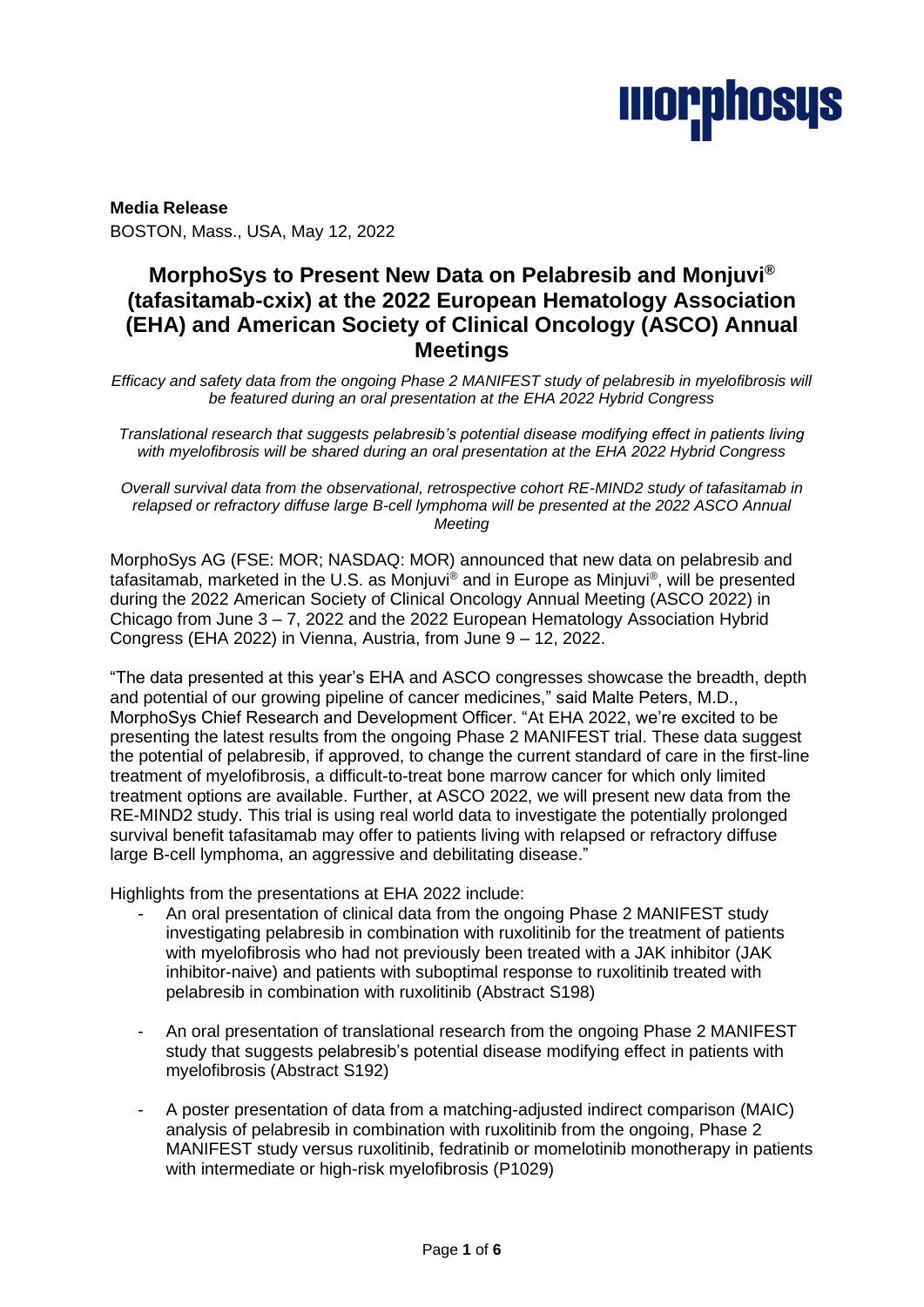A poster presentation that outlines the design and inclusion criteria of the ongoing Phase 3 MANIFEST-2 study, which is exploring the effectiveness and safety of pelabresib in combination with ruxolitinib in JAK inhibitor-naive myelofibrosis patients (Abstract P1030)

Highlights from the presentations at ASCO 2022 include:

- A poster presentation of subgroup analyses of the RE-MIND2 trial, an observational, retrospective cohort study exploring tafasitamab in combination with lenalidomide versus systemic therapies in patients with relapsed or refractory diffuse large B-cell lymphoma, for the primary endpoint, overall survival (Abstract 7560)
- A poster presentation that spotlights the progress of the ongoing, randomized Phase 3 *front*MIND study, which is exploring the effectiveness and safety of tafasitamab in combination with lenalidomide and R-CHOP as a treatment for newly diagnosed highintermediate and high-risk diffuse large B-cell lymphoma (Abstract TPS7590)

| <b>Abstract Number</b> | Date/Time                                                     |
|------------------------|---------------------------------------------------------------|
| S <sub>198</sub>       | Saturday, June 11, 2022                                       |
|                        | 11:30 a.m. - 12:45 p.m. CEST /                                |
|                        | $5:30$ a.m. $-6:45$ a.m. EST                                  |
|                        |                                                               |
|                        |                                                               |
|                        |                                                               |
|                        |                                                               |
|                        | Saturday, June 11, 2022                                       |
|                        | 4:30 p.m. $-$ 5:45 p.m. CEST /<br>10:30 a.m. - 11:45 a.m. EST |
|                        |                                                               |
|                        |                                                               |
|                        |                                                               |
|                        |                                                               |
| P1029                  | Friday, June 10, 2022                                         |
|                        | 4:30 p.m. $-$ 5:45 p.m. CEST /                                |
|                        | 10:30 a.m. - 11:45 a.m. EST                                   |
|                        |                                                               |
|                        |                                                               |
|                        |                                                               |
|                        |                                                               |
|                        | Friday, June 10, 2022                                         |
|                        | 4:30 p.m. $-$ 5:45 p.m. CEST /                                |
|                        | 10:30 a.m. - 11:45 a.m. EST                                   |
|                        |                                                               |
|                        |                                                               |
|                        |                                                               |
|                        | Friday, June 10, 2022                                         |
|                        | 4:30 p.m. $-$ 5:45 p.m. CEST /                                |
|                        | 10:30 a.m. - 11:45 a.m. EST                                   |
|                        |                                                               |
|                        |                                                               |
|                        | S <sub>192</sub><br>P1030<br>P1103                            |

# **EHA 2022 Accepted Abstracts**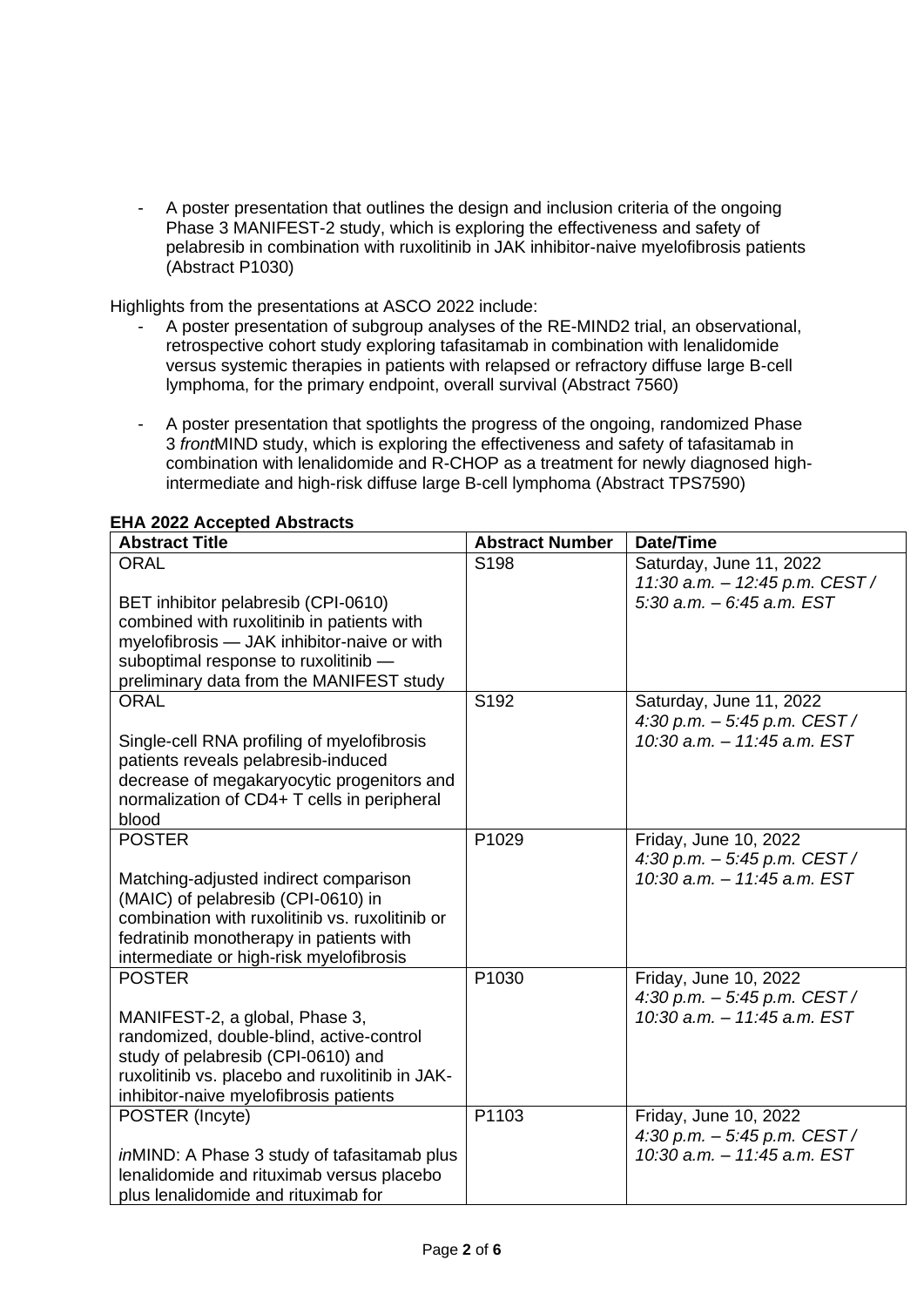| relapsed/refractory follicular lymphoma (FL)                                            |        |     |
|-----------------------------------------------------------------------------------------|--------|-----|
| or marginal zone lymphoma (MZL)                                                         |        |     |
| <b>PUBLICATION</b>                                                                      | PB2113 | N/A |
|                                                                                         |        |     |
| frontMIND: A Phase 3, randomized, double-                                               |        |     |
| blind study of tafasitamab + lenalidomide +                                             |        |     |
| R-CHOP vs R-CHOP alone for newly                                                        |        |     |
| diagnosed high-intermediate and high-risk                                               |        |     |
| diffuse large B-cell lymphoma                                                           |        |     |
| <b>PUBLICATION</b>                                                                      | PB2110 | N/A |
|                                                                                         |        |     |
| Pharmacokinetics and pharmacodynamics in                                                |        |     |
| firstMIND: A Phase 1B, open-label,                                                      |        |     |
| randomized study of tafasitamab ±                                                       |        |     |
| lenalidomide + R-CHOP in patients with                                                  |        |     |
| newly diagnosed diffuse large B-cell                                                    |        |     |
| lymphoma                                                                                |        |     |
| <b>PUBLICATION</b>                                                                      | PB2112 | N/A |
|                                                                                         |        |     |
| MINDway: A Phase 1B/II dose optimization<br>study to assess safety and pharmacokinetics |        |     |
| of tafasitamab + lenalidomide in patients                                               |        |     |
| with relapsed/refractory diffuse large B-cell                                           |        |     |
| lymphoma                                                                                |        |     |
| <b>PUBLICATION</b>                                                                      | PB2109 | N/A |
|                                                                                         |        |     |
| reaMIND: A prospective, multicenter,                                                    |        |     |
| observational study of patients with                                                    |        |     |
| relapsed/refractory diffuse large B-cell                                                |        |     |
| lymphoma starting second/third-line therapy                                             |        |     |
| and not receiving a stem cell transplant                                                |        |     |
| <b>PUBLICATION</b>                                                                      | PB2111 | N/A |
|                                                                                         |        |     |
| Subgroup analysis in RE-MIND2, an                                                       |        |     |
| observational, retrospective cohort study of                                            |        |     |
| tafasitamab + lenalidomide versus systemic                                              |        |     |
| therapies in patients with relapsed/refractory                                          |        |     |
| diffuse large B-cell lymphoma                                                           |        |     |

# **ASCO 2022 Accepted Abstracts**

| <b>Abstract Title</b>                                                           | <b>Abstract Number</b> | Date/Time                      |
|---------------------------------------------------------------------------------|------------------------|--------------------------------|
| <b>POSTER</b>                                                                   | 7560                   | Saturday, June 4               |
|                                                                                 |                        | 3:00 p.m. CEST / 9:00 a.m. EST |
| Subgroup analysis in RE-MIND2, an                                               |                        |                                |
| observational, retrospective cohort study of                                    |                        |                                |
| tafasitamab plus lenalidomide versus                                            |                        |                                |
| systemic therapies in patients with<br>relapsed/refractory diffuse large B-cell |                        |                                |
| lymphoma (R/R DLBCL)                                                            |                        |                                |
| <b>POSTER</b>                                                                   | <b>TPS7590</b>         | Saturday, June 4, 2022         |
|                                                                                 |                        | 3:00 p.m. CEST / 9:00 a.m. EST |
|                                                                                 |                        |                                |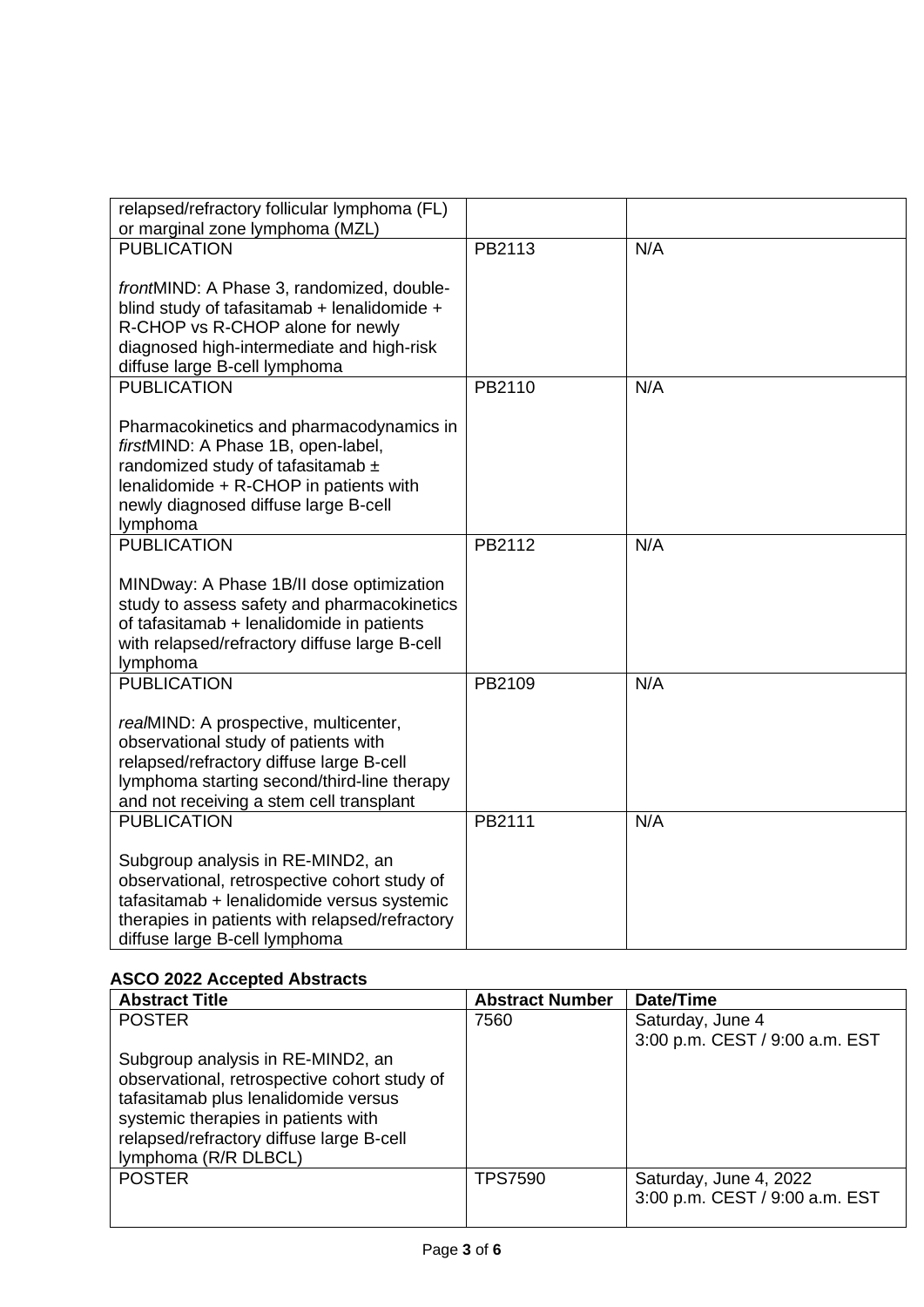| <b>TPS7583</b> | Saturday, June 4, 2022         |
|----------------|--------------------------------|
|                | 3:00 p.m. CEST / 9:00 a.m. EST |
|                |                                |
|                |                                |
|                |                                |
|                |                                |
|                |                                |
| e19553         | N/A                            |
|                |                                |
|                |                                |
|                |                                |
|                |                                |
|                |                                |
|                |                                |
|                |                                |
|                |                                |
| e18710         | N/A                            |
|                |                                |
|                |                                |
|                |                                |
|                |                                |
|                |                                |
|                |                                |

Please refer to the EHA (https://learningcenter.ehaweb.org/eha) and ASCO (https://meetinglibrary.asco.org) online programs for full session details and data presentation listings.

#### **About MorphoSys**

At MorphoSys, we are driven by our mission to give more life for people with cancer. As a global commercialstage biopharmaceutical company, we use groundbreaking science and technologies to discover, develop, and deliver innovative cancer medicines to patients. MorphoSys is headquartered in Planegg, Germany, and has its U.S. operations anchored in Boston, Massachusetts. To learn more, visit us at www.morphosys.com and follow us on Twitter and LinkedIn.

#### **About Pelabresib**

Pelabresib (CPI-0610) is an investigational selective small-molecule designed to promote anti-tumor activity by inhibiting the function of bromodomain and extra-terminal domain (BET) proteins to decrease the expression of abnormally expressed genes in cancer.

MorphoSys is currently recruiting for the MANIFEST-2 study (NCT04603495). This study is a global, double-blind, randomized Phase 3 clinical trial with pelabresib in combination with ruxolitinib versus placebo plus ruxolitinib in JAK inhibitor-naive patients with myelofibrosis. The primary endpoint of the study is a ≥35% reduction in spleen volume (SVR35) from baseline at 24 weeks. A key secondary endpoint of the study is 50% or greater improvement in Total Symptom Score (TSS50) from baseline at 24 weeks.

Pelabresib is currently being investigated as a treatment for myelofibrosis and has not yet been evaluated or approved by any regulatory authorities.

#### **About Monjuvi® (tafasitamab-cxix)**

Tafasitamab is a humanized Fc-modified CD19 targeting immunotherapy. In 2010, MorphoSys licensed exclusive worldwide rights to develop and commercialize tafasitamab from Xencor, Inc. Tafasitamab incorporates an XmAb® engineered Fc domain, which mediates B-cell lysis through apoptosis and immune effector mechanism including Antibody-Dependent Cell-Mediated Cytotoxicity (ADCC) and Antibody-Dependent Cellular Phagocytosis (ADCP).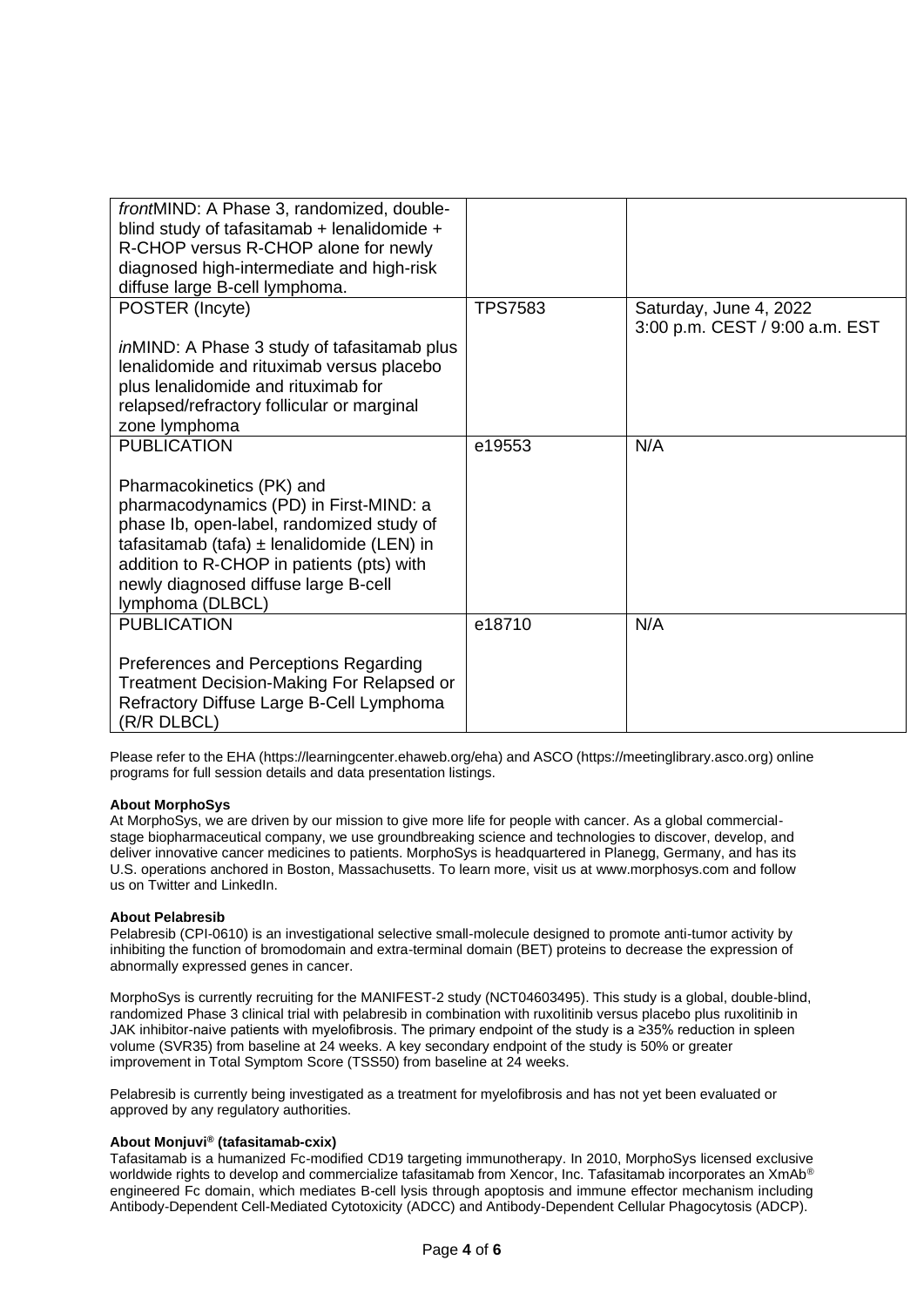In the U.S., Monjuvi**®** (tafasitamab-cxix) is approved by the U.S. Food and Drug Administration in combination with lenalidomide for the treatment of adult patients with relapsed or refractory DLBCL not otherwise specified, including DLBCL arising from low grade lymphoma, and who are not eligible for autologous stem cell transplant (ASCT). This indication is approved under accelerated approval based on overall response rate. Continued approval for this indication may be contingent upon verification and description of clinical benefit in a confirmatory trial(s).

In Europe, Minjuvi**®** (tafasitamab) received conditional approval, in combination with lenalidomide, followed by Minjuvi monotherapy, for the treatment of adult patients with relapsed or refractory diffuse large B-cell lymphoma (DLBCL) who are not eligible for autologous stem cell transplant (ASCT).

Tafasitamab is being clinically investigated as an immunotherapeutic option in B-cell malignancies in several ongoing combination trials.

Monjuvi**®** and Minjuvi**®** are registered trademarks of MorphoSys AG. Tafasitamab is co-marketed by Incyte and MorphoSys under the brand name MONJUVI® in the U.S., and marketed by Incyte under the brand name Minjuvi**®** in Europe, the UK and Canada.

XmAb**®** is a registered trademark of Xencor, Inc.

#### **Important Safety Information**

#### **What are the possible side effects of MONJUVI?**

MONJUVI may cause serious side effects, including:

- Infusion reactions. Your healthcare provider will monitor you for infusion reactions during your infusion of MONJUVI. Tell your healthcare provider right away if you get fever, chills, rash, flushing, headache, or shortness of breath during an infusion of MONJUVI.
- Low blood cell counts (platelets, red blood cells, and white blood cells). Low blood cell counts are common with MONJUVI, but can also be serious or severe. Your healthcare provider will monitor your blood counts during treatment with MONJUVI. Tell your healthcare provider right away if you get a fever of 100.4°F (38°C) or above, or any bruising or bleeding.
- Infections. Serious infections, including infections that can cause death, have happened in people during treatments with MONJUVI and after the last dose. Tell your healthcare provider right away if you get a fever of 100.4°F (38°C) or above, or develop any signs and symptoms of an infection.

The most common side effects of MONJUVI include:

- Feeling tired or weak
- Diarrhea
- Cough
- **Fever**
- Swelling of lower legs or hands
- Respiratory tract infection
- Decreased appetite

These are not all the possible side effects of MONJUVI.

Call your doctor for medical advice about side effects. You may report side effects to FDA at 1-800-FDA-1088. **Before you receive MONJUVI, tell your healthcare provider about all your medical conditions, including if you:**

- Have an active infection or have had one recently.
- Are pregnant or plan to become pregnant. MONJUVI may harm your unborn baby. You should not become pregnant during treatment with MONJUVI. Do not receive treatment with MONJUVI in combination with lenalidomide if you are pregnant because lenalidomide can cause birth defects and death of your unborn baby.
	- o You should use an effective method of birth control (contraception) during treatment and for at least 3 months after your final dose of MONJUVI.
	- $\circ$  Tell your healthcare provider right away if you become pregnant or think that you may be pregnant during treatment with MONJUVI.
- Are breastfeeding or plan to breastfeed. It is not known if MONJUVI passes into your breastmilk. Do not breastfeed during treatment for at least 3 months after your last dose of MONJUVI.